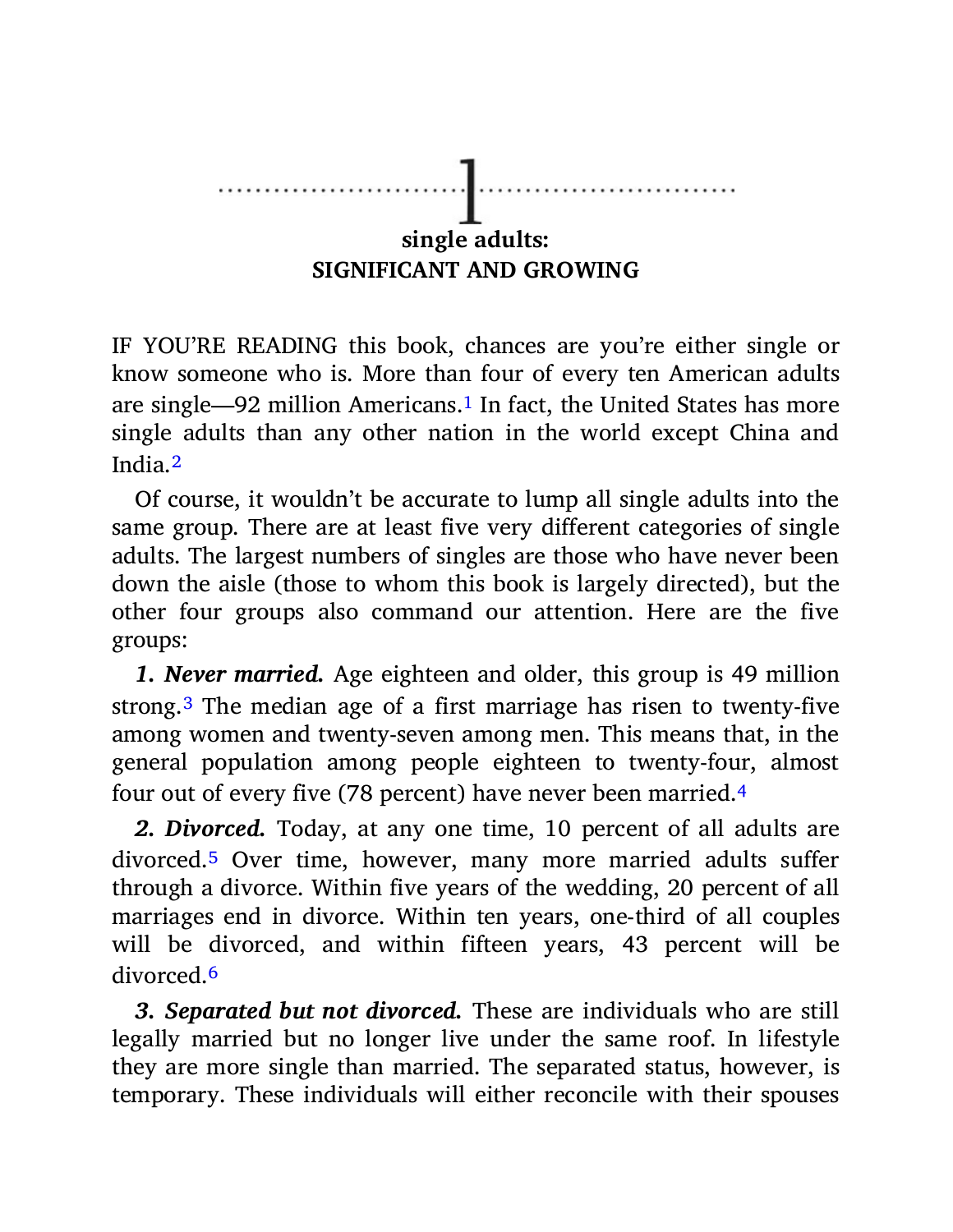or go on and formalize their separation by legal divorce. Research indicates that 97 percent of white women (and 75 percent of nonwhite women) who separate from their husbands end up divorced within five years of the separation.<sup>7</sup>

*4. Widowed.* Widowhood is definitely gender biased. Four out of five adults who are single because of the death of their spouse are females. Nearly half of all women sixty-five and older are widowed, compared to only 14 percent of men over sixty-five.8

*5. Single parents.* One hundred years ago, fewer than 1 percent of adults was a single parent of a child under eighteen. Today there are more than twelve million single parents with children under eighteen in their care—almost one out of every three families.9 Obviously, many single parents are also divorced. But a growing number of single parents have never been married. Among those who are single moms, 40 percent were never married to the father of their children.10 Thus a growing number of never-married singles are also single parents.

### **DIVERSE YET UNITED**

Clearly, single adults are a very diverse group of people. However, they are still united by those factors that hold all of us together as humans. Everyone wrestles with values, morals, relationships, and meaning. If you are a single adult, just like everyone else, you're seeking to understand yourself and your place in the world. At the heart of these pursuits is the need as an unmarried person to give and receive emotional love.

No matter which category you may or may not fall into, as a single adult, you want to feel loved by the significant people in your life. You also want to believe that others need your love. Giving and receiving love is at the center of every single adult's sense of wellbeing. If you feel loved and needed, you can survive the pressures of life. But without love, life can become exceedingly bleak.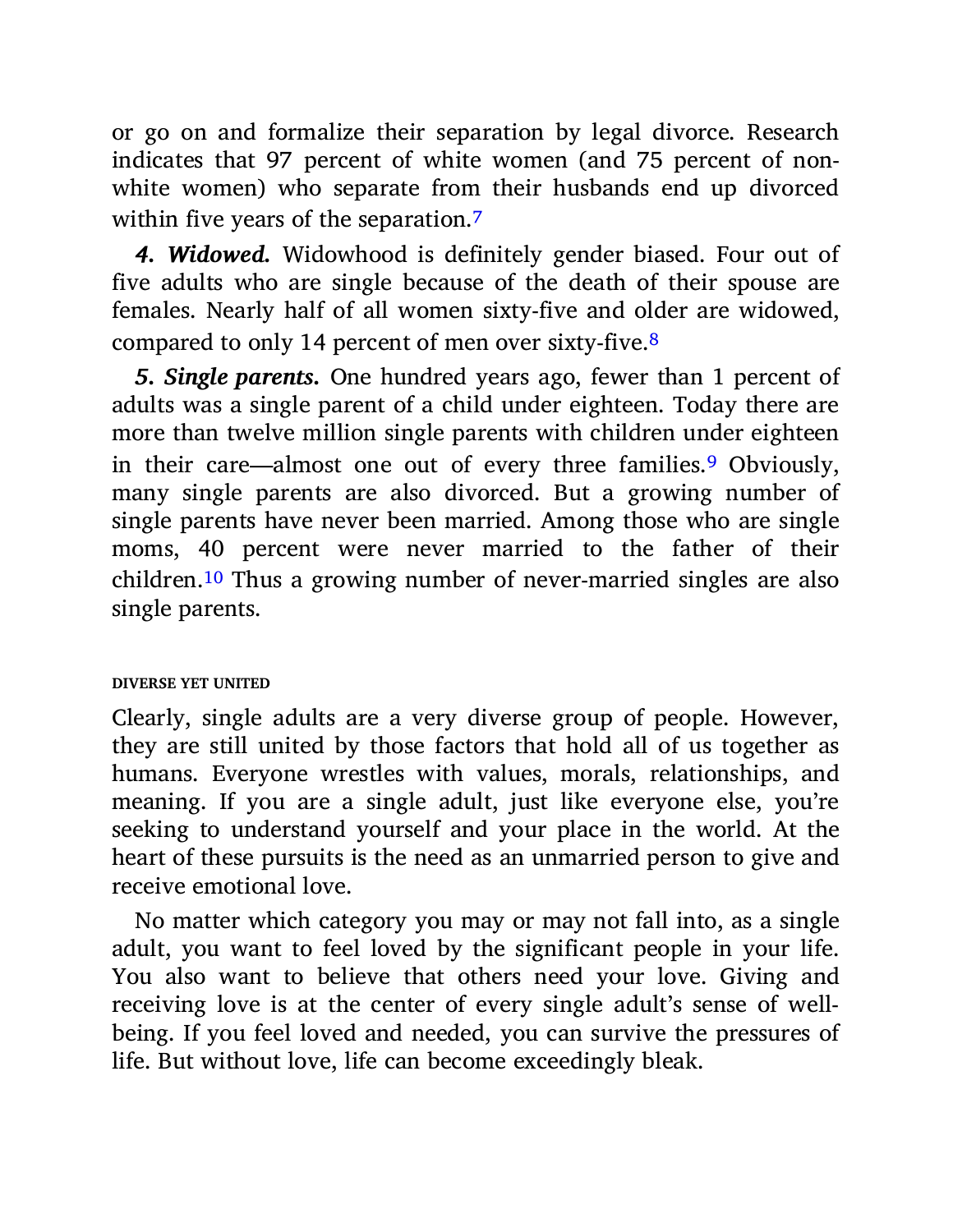**THE MAN WITH THE METAL HALO**

I first met Rob on one of my trips to the Grand Canyon (one of nature's most beautiful portraits). On the south rim of the canyon, somewhere near the Bright Angel Trail, I spotted Rob and two older adults. He wasn't hard to spot, because he was wearing a back brace with a metal halo that circled his head. I gave him a friendly nod and a smile, my way of saying hello.

Rob responded, "Hello, I hope you're having a good morning." His inviting smile beckoned me into conversation. I discovered that he had suffered spinal injuries in a hiking accident. The older couple were his mom and dad.

The three had planned a family trip to the Grand Canyon two years earlier. The first year money was a problem, so they postponed their dream. Then Rob had his accident and they couldn't leave home. Now that Rob was doing somewhat better, they had come to see the canyon. When the family originally planned the trip, they intended to hike to the foot of the canyon. Their dream had been altered but not destroyed. So they planned to spend the week enjoying the sights of the canyon.

Rob wheeled his chair into position for a great view of the trail and canyon, and he and his parents were soaking in the fabulous view. I commended them for not giving up on their dream and wished them well.

My son and I continued our week together exploring the canyon. Toward the end of the week I ran into Rob in the lobby of the Bright Angel Lodge. Because of our earlier encounter, it seemed I was seeing an old friend. We ended up talking for two hours. Rob shared his story about the fall that resulted in his injuries and the determined efforts of the rescue workers who flew him out by helicopter. He told me about the pain and the emotional struggle of those early days when he wasn't sure he would ever be able to walk again. He had a number of brushes with depression, had lost a new job opportunity, and spent many weeks in physical therapy.

When I asked what had enabled him to come through that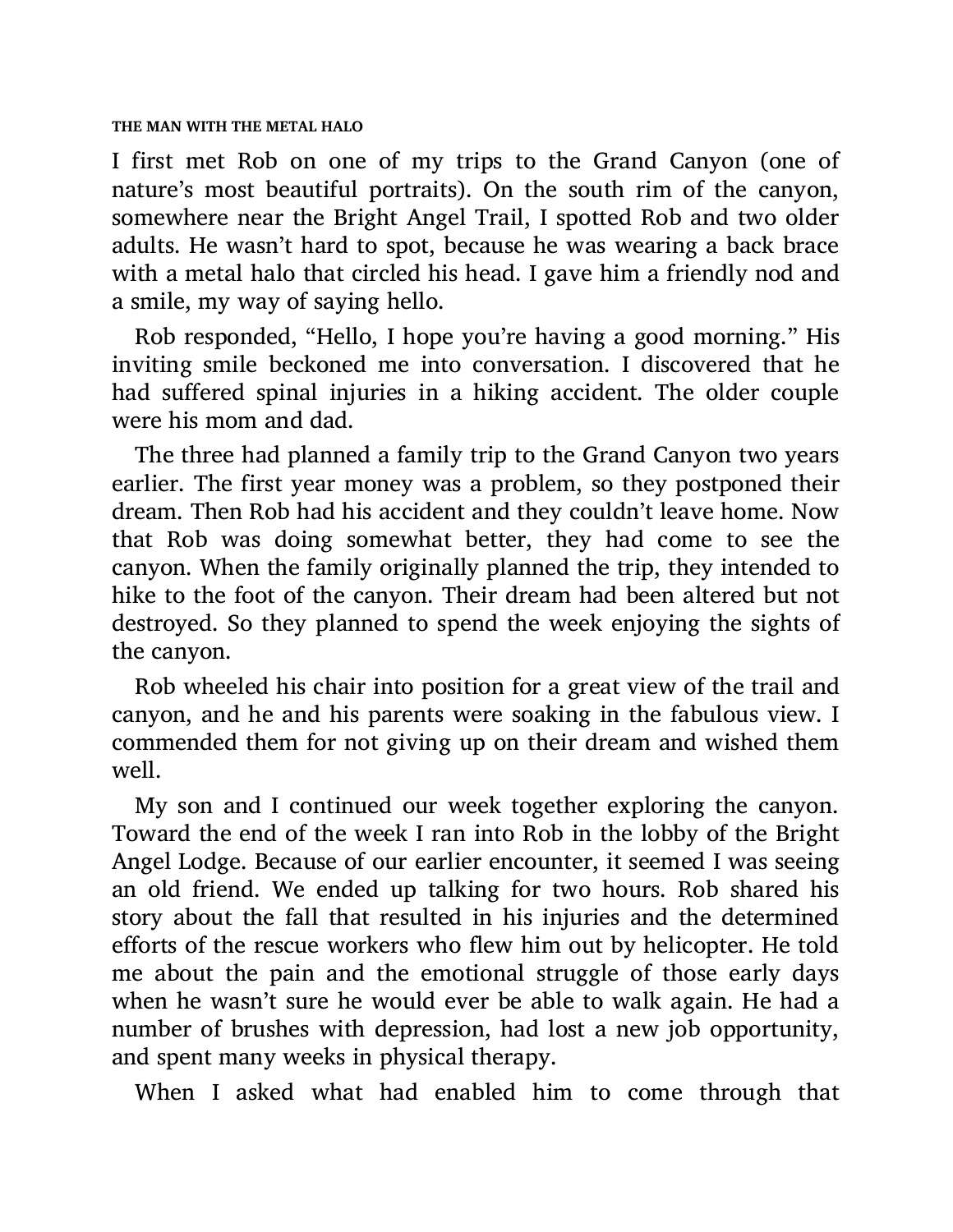experience and still have such a vibrant spirit, his answer was simple. "Love," he said. "That's the only way I could have made it. Mom and Dad were with me through the whole thing, and I had a girlfriend ... not a romantic relationship, but a close friend who came to see me every day in those early weeks. I don't think I would have made it without her. She brought me hope. She encouraged me in my therapy, and she prayed with me. I had never had a girl pray with me before. There was something about the way she talked to God that gave me hope. Her words were like rain on my parched emotions.

"We're still good friends. Her love and the love of my folks brought me through."

Then Rob added, "I hope someday I can help someone else the way they have helped me."

#### **THE POWER OF LOVE**

Rob is a living example—both of the power of love and the single adult's deep need to love and be loved. Love is the fundamental building block of all human relationships. It will greatly impact our values and morals. I am also convinced that love is the most important ingredient in the single's search for meaning.

That is why I feel compelled to write this book on the five love languages. What you will read in the following pages has the potential to enhance every area of your life. Reading this book will require time, but I assure you that it will be time well invested. You have likely invested time in learning the language of technology, right? Things like text messaging, searching the Internet, and social networking through Facebook. If so, you have reaped the benefits. Unfortunately, most single adults (and most people in general) know more about these things than they do about love. The reason for this is obvious: they have spent more time perfecting technology and less time studying love.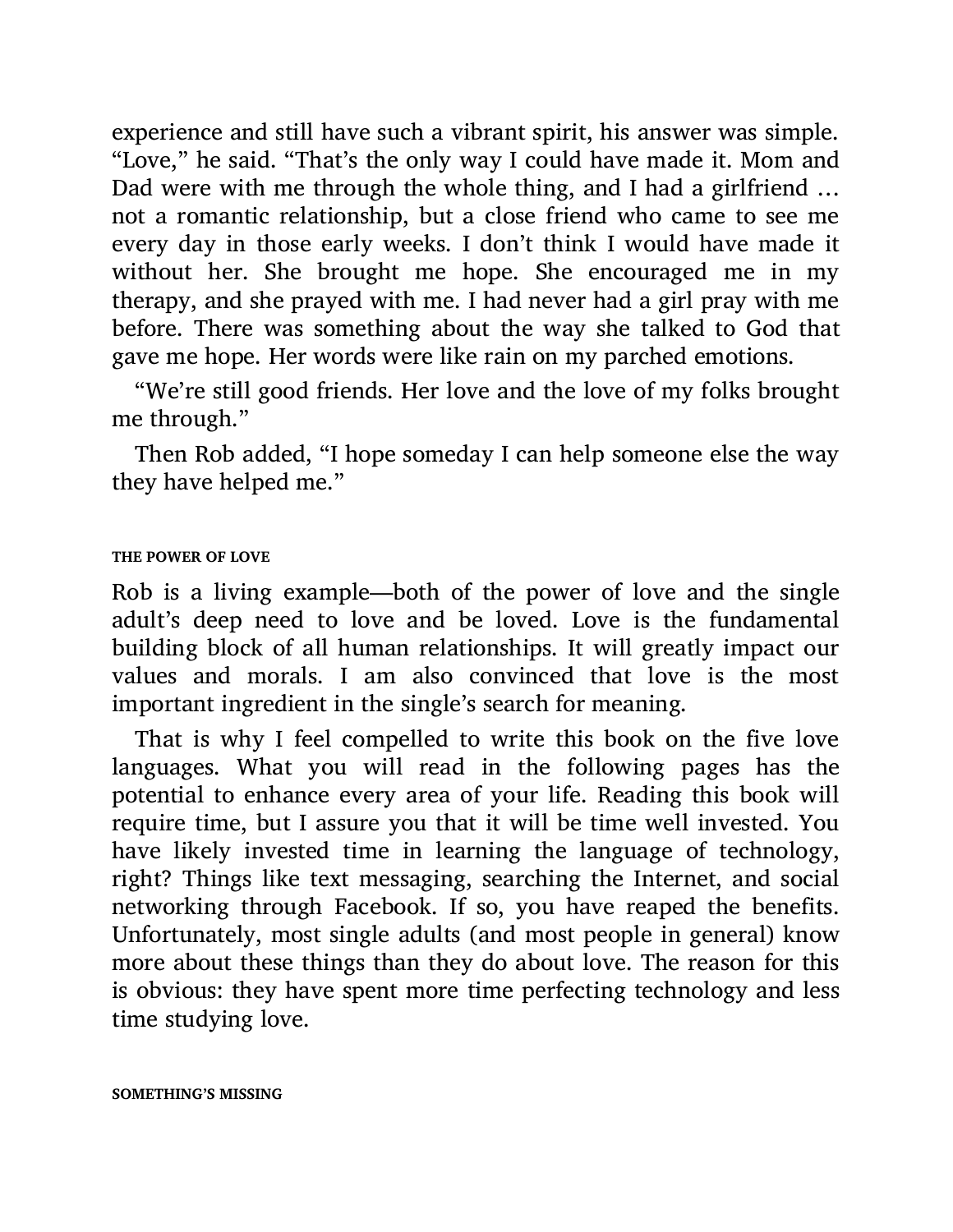### I agree with Professor Leo Buscaglia, who said:

*Psychologists, psychiatrists, sociologists, anthropologists and educators have suggested in countless studies and numerous research papers that love is a "learned response, a learned emotion."… Most of us continue to behave as though love is not learned but lies dormant in each human being and simply awaits some mystical age of awareness to emerge in full bloom. Many wait for this age forever. We seem to refuse to face the obvious fact that most of us spend our lives trying to find love, trying to live in it and dying without ever truly discovering it.11*

I have invested the past thirty plus years of my life in helping people discover how to emotionally connect with each other—how to actively give and receive love, not passively wait for it to somehow magically happen. I can say with confidence to all singles—whether never married, once married, or married several times—that if you will read and apply the information given in the following chapters, you will discover how to give and receive love more effectively. You will discover the missing ingredient in some of your past relationships, and you will learn how to build wholesome, supportive relationships by learning to speak other people's primary love language and better understand your own primary love language.

Much of the pain in broken relationships in our world stems from the truth that many of us in Western culture have never been serious students of love. We haven't really taken it seriously enough to learn how it actually works. In the following pages you will meet dozens of single adults from all categories and all ages who have discovered that a proper understanding of love really does have the potential to change the world—and, more succinctly, to change individual relationships.

**THINGS TO THINK ABOUT**

- 1. To what degree do you feel loved by the significant people in your life?
- 2. In a time of need, have you experienced the love of a friend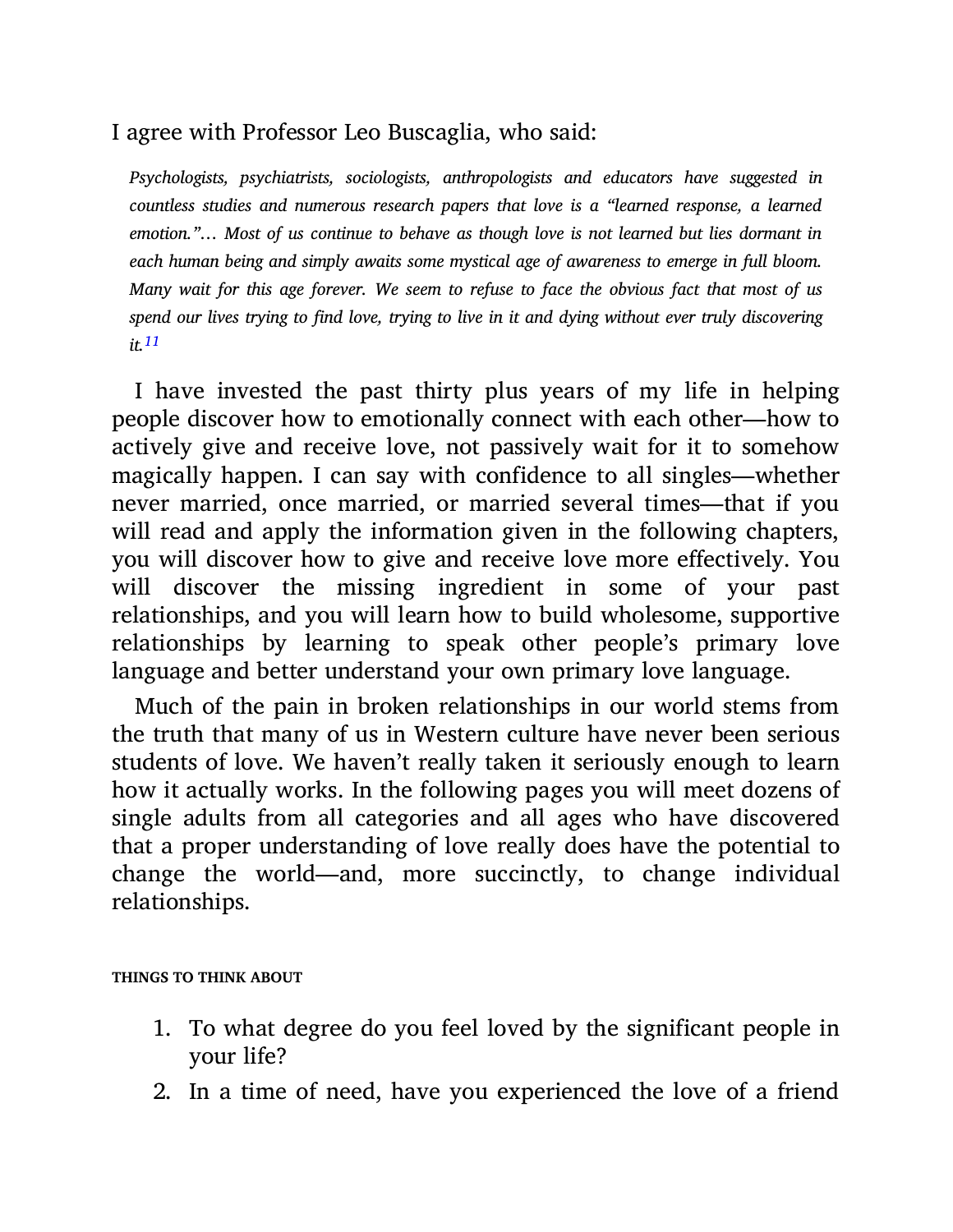like the one Rob described: "I don't think I would have made it without her"? If so, how did your friend show his or her love?

- 3. Have you been a friend to someone in need? How did you express your love?
- 4. How successful have you been in giving and receiving emotional love?
- 5. How interested are you in studying the nature of love and learning new ways to express love?